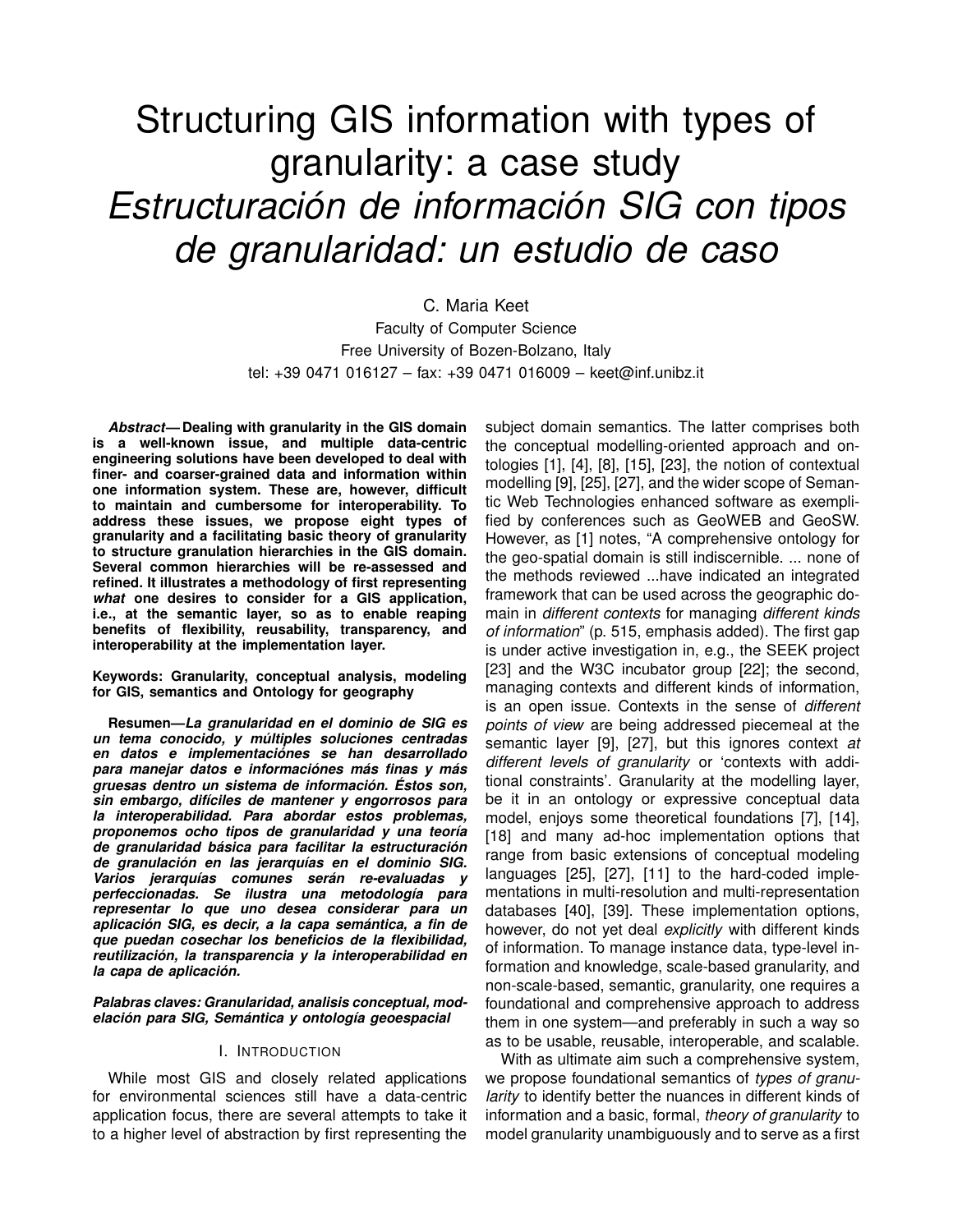step toward a comprehensive ontology for granularity. The more precisely represented semantics makes granularity hierarchies with their levels implementationindependent at the modelling layer and, hence, are in principle reusable, interoperable, and scalable. That it is also usable will be demonstrated with several examples of typical GIS hierarchies. In addition, having the types of granularity separated but linked to a modelling framework for granularity, it makes querying the data transparent, for we have only a determined set of principal functions to retrieve data, aggregate, and so forth, which can be explicitly represented at the conceptual layer and which follow from the type of granularity chosen for each particular granulation hierarchy. The granularity framework that we will introduce—a basic version of a theory of granularity [18]—effectively lifts the data-centrism up to the conceptual layer and thereby makes it possible to structure the perspectives and levels consistently across implementations and, consequently, offer a new, simpler, way of querying the data in the granular levels. Further, it leaves open the option to system developers to integrate the theory either in the database or in application software; hence, the basic theory of granularity with the types of granularity serves both multi-resolution and multi-representation spatial databases (pre-computed versus dynamically calculated population of granular levels with instances) and it does not matter if the contents in the framework are instances in the database or types/classes in an ontology.

The remainder of the article is organised as follows. Related works are discussed in section II. Subsequently, preliminaries for the GIS granulation case study are given (section III) with the types of granularity and a basic framework (first order logical theory) for representing a granulated system. This enables us to reassess several hierarchies and GIS usage scenarios is section IV. We close with conclusions and future works in section V.

## II. RELATED WORKS AND PROBLEM SPECIFICATION

Geography and ecology have a relatively long history in information systems development, including dealing with granularity; see [33] and references therein<sup>1</sup>. Most of the proposals on representation and usage of spatial granularity have a data-centric focus [7], [10], [33], [38], [39], [40], except for minor adornments for granular spatial and/or temporal entity types in conceptual data modelling languages, such as the Oracle Cartridge, Granular GeoGraph [11], MADS [27], DISTIL [30], and the application of MultiDimER to geography [24], [25]. The OpenGeospatial Consortium (OGC) has produced several standards to aid implementations using, among

others, GML [29] and application objects [31], which are data- and application-centric but do not address their semantics other than depicting summaries in UML class diagrams that is officially an informal modeling language [26]; a consensus approach for management of granularity is yet to be addressed. In addition, these solutions lack any kind of *framework* for dealing with granularity and therefore have to use elaborate functions and queries to fill this gap and they have to find a way to deal with a variety of oftentimes inconsistent hierarchies that are incompatible across implementations. In the remainder of this section, we analyse in detail proposals within GIS and ecology research, respectively, with respect to their treatment of granularity.

## *A. Modelling granularity for GIS*

Core notions that GISs deal with are resolution, (cartographic) generalisation and simplification, and multiple perspectives. Resolution refers to a minimum geometric measure that the focal object must have to be relevant and be included in the map. Definitions of generalisation and simplification are not consistent across the literature [40], [39], [38], but a distinction is made between plain reduction in resolution and hiding attributes or whole objects; that is, going from, e.g., a detailed spatial shape to a simpler spatial shape on a map to represent some object (from  $Polygon$ to  $Point$ ) versus going up in a taxonomy of types (from  $Wheat$  to  $Cereal$ ). So, one has either a particular object  $x$  (say, the Louvre in Paris) that is represented as polygon at resolution  $r1$  and as point at resolution  $r2$ , with  $r1$  being finer-grained than  $r2$ , or, e.g., a land parcel that has plants of type  $Y$  (say, wheat) at  $r1$ , and  $Z$  (cereal) at  $r2$ , with  $r1$  finer-grained than  $r2$ and, importantly,  $Y \subset Z$ , which does not hold for the point and polygon. Thus, we are actually using different *mechanisms* for describing the different hierarchies (this will be elaborated upon and structured in section III-A, below). While for the former type, as well as commonly used others such as different ranges of altitude represented on a cartographic map, the emphasis is on scale-dependent granularity, non-scale-dependent granularity—also referred to as *semantic granularity* or *qualitative granularity*—has been well noted [7], [10], [12], [27], [33], [38] but not widely investigated. [7] and [33] seek to tackle the latter through the notion of partitions using mereology and set theory, respectively, and [38] propose a "granularity lattice" as a set of levels of detail. This granularity lattice is made up of pairs  $\langle \sigma, \tau \rangle$ , where each pair is denoted with a granularity  $g_i$ ,  $\sigma$  denotes the spatial level of detail, and  $\tau$  a given depth in a taxonomy to which an order is applied  $(\langle \sigma_1, \tau_1 \rangle \leq$  $\langle \sigma_2, \tau_2 \rangle$  iff  $\sigma_1 \leq \sigma_2$  and  $\tau_1 \leq \tau_2$ , hence, then also  $g_1 \leq$  $g_2$ ) and a set of maps is associated to each pair  $\langle\sigma_i,\tau_i\rangle.$ The only use of level  $g_i$  is to go from a particular map at

<sup>1</sup>GISs offer additional functionality, such as approximations and vagueness, performance optimizations, and time, which are beyond the scope of this article.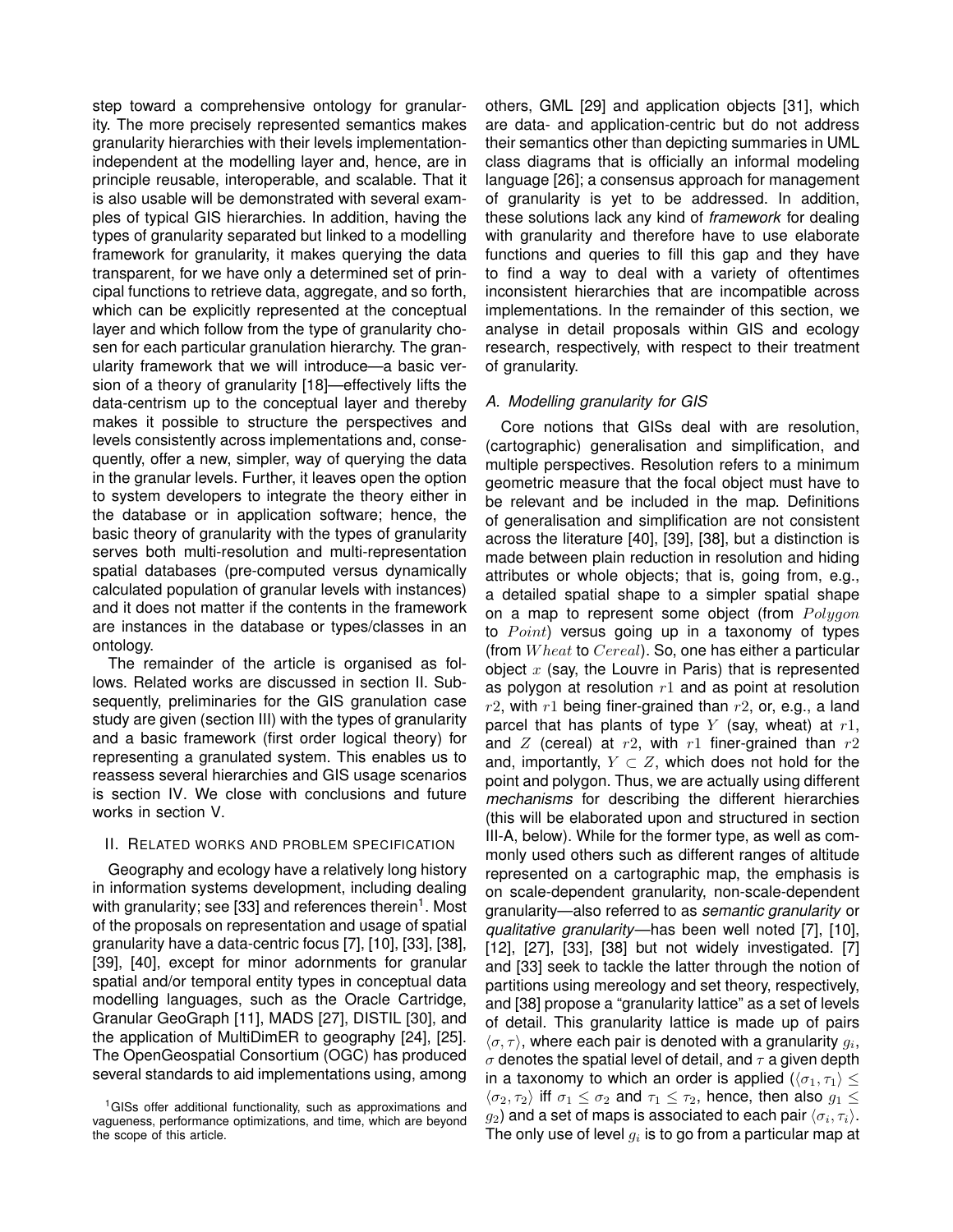$g_i$  to its adjacent coarser map at  $g_j$  or vice versa using the "Lift" or "Gen" functions, respectively. However, it does not go further than this rudimentary notion of granular levels in a lattice at the logical level, thereby is of limited use for more sophisticated data analysis and information retrieval. The object-centred formal approaches of [7] and [33], on the other hand, do not deal with levels of granularity, but focus on constraints on the objects, such as pairwise disjointness, covering constraints, and behaviour of geometric attributes. A different approach to non-scale-dependent granularity is the introduction of ontologies in Fonseca et al.'s Ontology-Driven Geographic Information System ODGIS [12]; in addition to the taxonomic "vertical" granularity ( $\emph{Lake}$  is finer-grained than  $\emph{Body of Water}$ ), they add a "horizontal" component at the same level of detail where another property of the type is highlighted, e.g., Lake in the *role* of *Protected Area*. Likewise, [10] and [39] add the implicit notion of criterion to emphasise a particular property within a hierarchy, which is in contrast to the unrestricted levels in DISTIL that are defined on the fly by an end user [30]. What [10], [12], [39] have in common, is that they provide a basic idea to *highlight one or more properties of an entity (/type)*. This has been investigated in detail in [18], where the ontologically motivated analysis has resulted in the unambiguous granularity components *criterion* for granulation and *granular perspective* for a chosen viewpoint in order to enable explicit, consistent representation throughout and between applications.

The notion of 'horizontal' navigation—or: the same entity or entity type viewed from different perspectives at the same level of granularity—to accommodate for different types of use and user perspectives, is addressed most comprehensively by the MADS conceptual data modelling language [27], [28]. Each entity type and relation in a MADS conceptual data model can have extra tabs for each perspective on the type so that upon clicking it, one sees only those attributes that are relevant to the chosen perspective. Such a multi-viewpoint entity type suggests a unified approach to the entity types but in the formal representation underneath, there are actually as much types as there are tabs, such as  $AvailableEventE$  and  $AvalancheEventM$  for the Engineer's and Manager's viewpoints (see Figure 1 in [28]). In contradistinction to this formalisation decision, one can also take the ontological commitment that there is *one* entity type (Avalanche Event) and for each perspective a *subset of the attributes* (properties) is considered to make different domain expert views. Furthermore, the main focus of MADS is conceptual data modelling for spatiotemporal databases and GIS applications in particular, hence, granularity aspects, such as indistinguishability and relations between entity types at different levels of granularity, do not receive explicit attention, although

MADS does support the standard ISO spatial data types for spatial entities and the ISO temporal aspects<sup>2</sup> at different levels of granularity. While this is useful for the scenarios it was developed, in a slightly different setting, one may want to use also other spatial and temporal data type categorisations. Then, it is an imperative to have a common underlying principle for granulation hierarchies so as to be able to both distinguish between the two and relate them to enhance interoperability. In addition to the modelling language, MADS has a comprehensive data manipulation language with algebra and conceptual query builder tool. The algebra and its use demonstrate elaborate formulations of queries (including granular queries), which is at least in part due to the fact that there is no explicit framework or modeling constructs to declare that something is of a particular level of granularity and how that relates to entities in a level in another granulation hierarchy. Including such declarative knowledge at the conceptual layer could simplify the data manipulation, and increase the prospects of use and reuse.

## *B. A more comprehensive GIS domain with environmental science and ecology*

Information systems for ecology and climatology complicate GISs. They require the geographic information, temporally indexed, and then add other pieces of information and dimensions. One comparatively straight-forward extension are ecosystem hierarchies such as the "National hierarchical framework of ecological units" used by the US Department of Agriculture's Forest Service [5], which has been analysed in detail by [8], [37]. Their rigour to distinguish within that classification between a partonomy of individuals for particular regions to be part of a larger region, a taxonomy of classes for types of ecological units, and distinction between type and instance help disambiguation, but does not solve the core problem with the granular levels and their contents. To see what is principally wrong with such a hierarchy, we start with Appendix 1 of [5], which describes the mapping from the USDA ecological units to the widely used Köppen climate classification equivalent; see Table I. For the third layer, no Köppen equivalent is given, because the USDA's Provinces are actually *instances*, i.e., particular regions, whereas the Köppen's system is based on a *combination of properties independent of a particular area and time*, i.e., *types* of regions, so that each particular area that satisfies those properties is classified accordingly (see also [21]). In addition, the USDA system orders along the line of 'the kind of weather common for the Mediterranean countries',

<sup>2</sup> ISO TC 211, Geographic Information—Spatial Schema, ISO 19107:2003 and ISO TC 211, Geographic Information—Temporal Schema, ISO 19108:2002.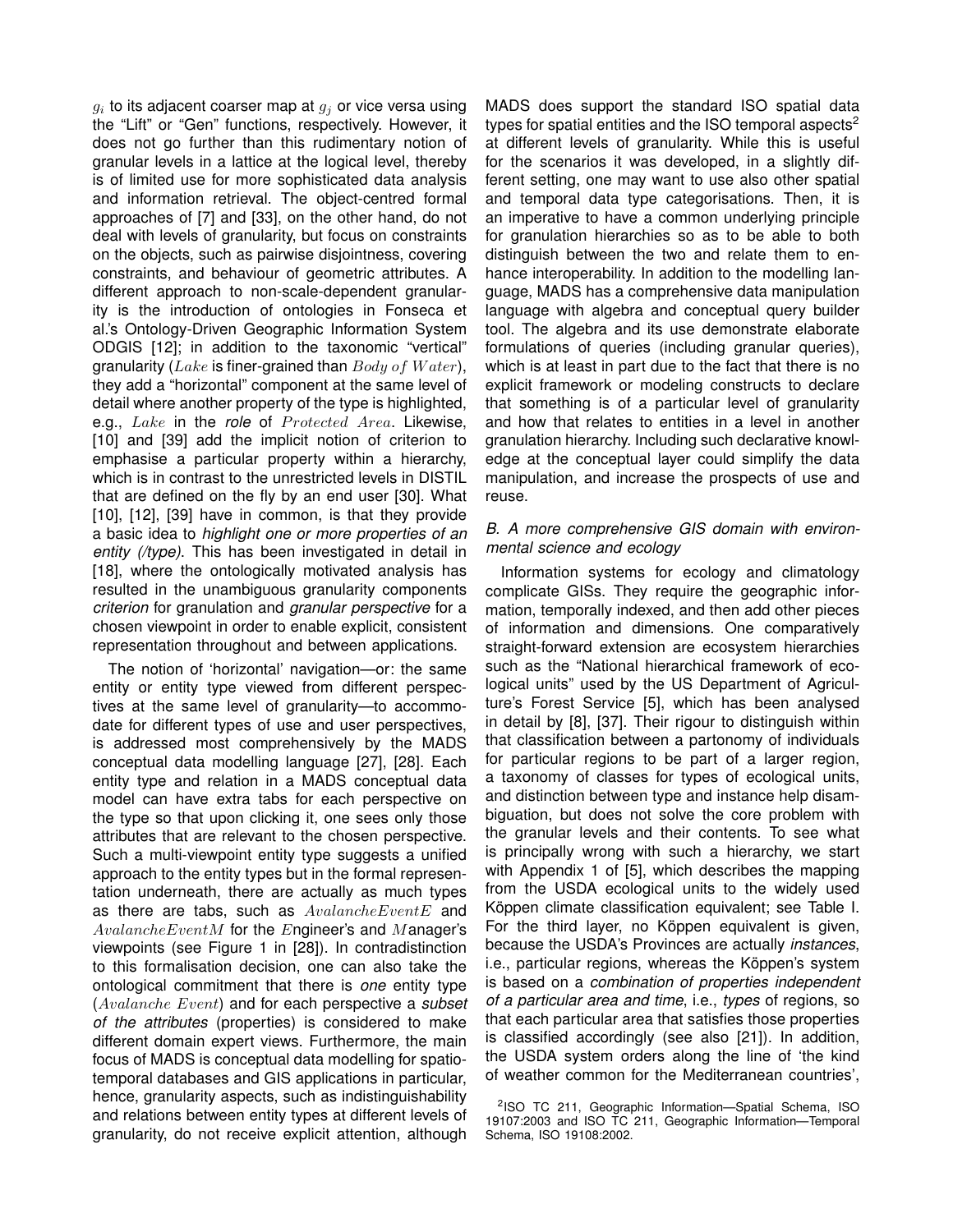#### TABLE I

COMPARISON OF THE USDA'S "ECOREGION EQUIVALENTS" WITH THE RELEVANT SECTION OF THE KÖPPEN CLIMATE CLASSIFICATION.

| Köppen<br>Warm temperate climate (C)                                               |     | <b>USDA's "Ecoregion equivalents"</b><br>Humid Temperate Domain (200)         |  |  |
|------------------------------------------------------------------------------------|-----|-------------------------------------------------------------------------------|--|--|
| Warm temperate climate, dry summer (Cs)                                            | $=$ | Mediterranean Division (260)                                                  |  |  |
| no equivalent given in [5]<br>(Warm temperate climate, dry, hot summer (Csa) [21]) |     | California coastal steppe, Mixed forest,<br>and Redwood forest Province (263) |  |  |

which changes over time and does not indicate any particular characteristic. This makes either the top two layers of the USDA classification prone to manual updates or the bottom "province" layer liable to manual reclassifications, which in both cases results in timeinconsistent data that complicates data analysis. Compare this with the ease of updating the world map using the Köppen system where only measurement data have to be fed into the database and (re-)classification occurs automatically [21]. Moreover, if we indeed look at even finer-grained *ecological* units and not just the physical geography (temperature and humidity) for climate, then Steppe, Mixed forest, and Redwood forest are rather distinct units for they have different vegetation. This is not addressed in [5], but one has to resort to, e.g., the finer-grained WWF ecological land classification with its 14 biomes and 825 terrestrial ecoregions and, e.g., the proposed refinement of the typology of forest types that is based on 35 forest indicators, such as age structure/diameter distribution, deadwood, and tree species composition [6]. This situation indicates one needs the ability to relate these various small hierarchies in a consistent way so as to use them in integrated GISs. In addition, relatively new sub-disciplines, such as molecular ecology and metagenomics, add additional levels of granularity.

A different issue is the *interplay* between qualitative and quantitative granularity. There is a wide range of mostly quantitative properties (parameters or indices) that are taken into the equation in ecology [32], where choosing the wrong scale can lead to false conclusions. For instance, presumed niche-overlap of coexisting species at coarse-grained land plots at larger time intervals compared to effective spatio-temporal niche differentiation when observed at finer-grained values; e.g., grassland ants that have dawn, afternoon or nocturnal foraging habits—hence, also at slightly different temperatures—and whose routes are apart if observed in, say, 5  $m^2$  plots as opposed to 100  $m<sup>2</sup>$  [2]. Let us take the classification levels based on similar spatial scales, as shown in Table II, where each named level contains instances, such as Palearctic and Afrotropic in the **Ecozone-level**. Although they are well-structured in the sense of *which* dimensions we consider, why there are gaps is left unanswered: do Ecodistrict, Ecosection, and Ecosite really make

sense and if so, then one can observe the flora and fauna at that scale, hence the current empty cells in the zoogeography should be completed (or justified why not). Structuring quantitative and qualitative information in more detail, both ontologically in the sense of developing even simple taxonomies [15] and more clearly structured than informal granularity hierarchies [34], requires considerable effort to achieve.

Thus, we are faced with the problem of not having an explicit, declarative way for representing granular levels and hierarchies, which, in turn, leads to the situation of having to deal with cumbersome queries to retrieve the granulated information. In addition, even if we would have a way to represent the granulation hierarchies in an unambiguous manner with a formal semantics, then simply formalising informal hierarchies—of which it is ambiguous what the criteria and mechanism for granulation are—still leaves unclear the issue of computation to automatically move between levels, crosslinking different hierarchies and/or integrating them and therefore is prone to complicated software code that hampers its usability and reusability, and, hence, maintainability, due to the lack of transparency.

## III. ONTOLOGICAL NOTIONS FOR GRANULATION OF THE GIS DOMAIN

In order to address at least some of the issues discussed in the previous section, we take a twopronged approach to provide and test a methodology for granulating the GIS domain. First, foundational semantics of types of granularity, i.e. differences in ways of devising granulation hierarchies, are considered. Second, these foundational notions are integrated with a basic, formal, theory of for granularity that makes explicit and precise in a logical theory the hitherto informally used 'levels', 'hierarchies' and so forth. This will be used to reassess typical granularities in GIS, such as cartographic maps, conditional hierarchies, and scale-based categorisations, in section IV.

## *A. Types of granularity*

One can extract 'patterns' from extant granulation hierarchies, that is, grouping types of hierarchies with their levels by the way how the levels are identified and specify such *mechanisms of granulation*. Being able to distinguish between the different types of granularity,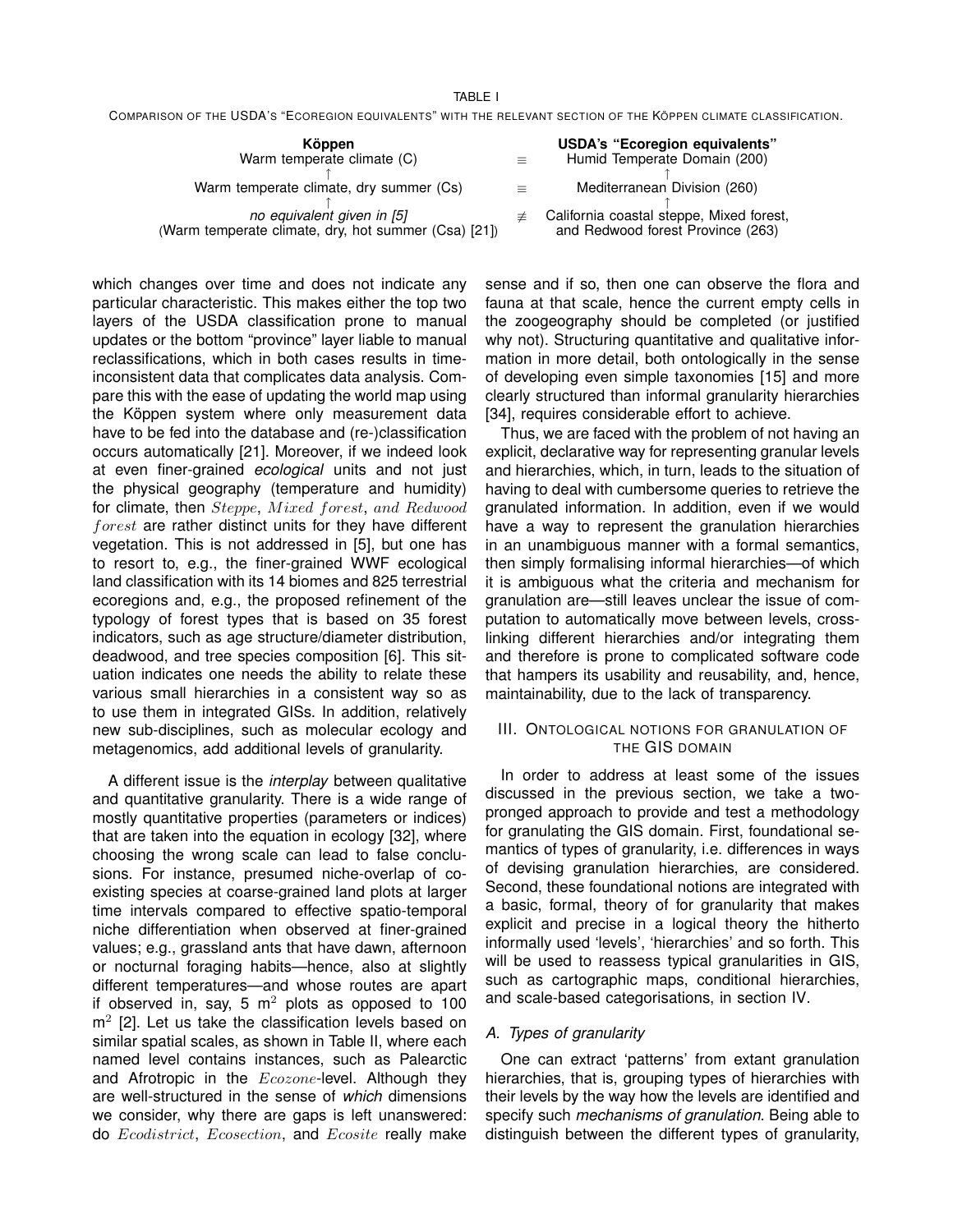TABLE II TYPICAL CLASSIFICATION LEVELS IN ECOSYSTEMS BASED ON SIMILAR SPATIAL SCALES (BASED ON [3]).

|                  | <b>Biotic</b>       |                           |                        | <b>Abiotic</b> |             |                 |
|------------------|---------------------|---------------------------|------------------------|----------------|-------------|-----------------|
| <b>Ecosystem</b> | <b>Biogeography</b> | Zoogeography              | Phytogeography         | Physiography   | Geology     | <b>Pedology</b> |
| Ecozone          | <b>Biome</b>        |                           | Floral kingdom         |                |             |                 |
| Ecoprovince      |                     | Zoogeographic<br>province | <b>Floral province</b> |                | Geoprovince |                 |
| Ecoregion        | <b>Bioregion</b>    |                           | Floral region          | Physioregion   | Georegion   | Pedoregion      |
| Ecodistrict      |                     |                           |                        |                |             |                 |
| Ecosection       |                     |                           |                        |                |             |                 |
| Ecosite          |                     |                           |                        |                |             |                 |
| Ecotope          | <b>Biotope</b>      | Zootope                   | Phytotope              | Physiotope     | Geotope     | Pedotope        |
| Ecoelement       | <b>Bioelement</b>   |                           | Geoelement             |                |             |                 |

then, avoids comparing apples and oranges in the implementation: on the one hand, traversing levels in one hierarchy may be achieved by, e.g., simple aggregation operations in a database whereas others are primarily based on the relation between the entities so that a traversal along a partonomy is more appropriate, and, on the other hand, at a higher level of abstraction, the semantics of certain hierarchies are the same regardless if one implements it as a multi-resolution or multirepresentation database. The precisely defined meaning could then be reused for interoperability. The first step for dealing with such foundational semantics of granularity is the disambiguation of types of granularity, which have been structured in a taxonomy elsewhere [18], [16]. Here we summarise the eight identified 'leaf' types of the taxonomy of types of granularity, which comprise the main mechanisms of granulation, and illustrate each type with an example.

**nrG**: levels of **n**on-scale-dependent **G**ranularity are ordered according to one type of relation in a perspective; e.g., (structural-) $part of$ , (spatially-)contained in. The primary types of granulation relations [18] include, at least, is\_a, participates\_in, member\_of, and proper\_part\_of with its subtypes contained\_in and involved in as defined in [20], e.g., for located in we have the definition:

$$
\forall x, y (located_in(x, y) \triangleq part_of(x, y) \land R(x) \land R(y) \land \exists z, w (has\_2D(z, x) \land \text{(1)}
$$
  
\n
$$
has\_2D(w, y) \land ED(z) \land ED(w)))
$$

where  $part of$  is standard part of as in Ground Mereology,  $ED$  endurant ('object') and  $R$  spatial region as defined in the foundational ontology DOLCE, and  $has\_2D$  to relate the entity to the region it occupies.

**nfG**: levels of **n**on-scale dependent **G**ranularity are ordered by simultaneous **f**olding ≥ 2 different (types of) entities, such as folding events and states, and folding relations between those entities upon going to a coarser-grained level; e.g., the 'black boxes' in biology [36] such as the  $Second$  messenger system, and  $ER$ clustering.

**nasG**: **n**on-scale-dependency using **a**ggregation of the **s**ame collection of instances of one type that subsequently can be granulated using semantic criteria. The class at a lower level is a subtype of the class at the coarser-grained level; e.g., a collection of  $Phone$ points and at the finer-grained level we have Landlines and Mobile phone points.

**nacG**: **n**on-scale dependency using **a**ggregation attributed to the notion of an entity generally labelled with a **c**ollective noun that has an existing semantics, and the instances of the aggregate are different from instances of its members, and a change in its members does not affect the meaning of the whole; e.g., Population with Organisms of type x, or Team as aggregate of its Players.

**sgrG**: **s**cale dependency, taking into account **g**rain size with respect to **r**esolution; e.g., Cell wall represented as line, as lipid bi-layer, and as threedimensional structure, or the Louvre on cartographic maps as polygon or as point depending on the resolution of the map.

**sgpG**: **s**cale dependency, with **g**rain size and **p**hysical size of the entities where the differences in physical size of the entities (/types) is *the* property for granulation. The zooming factor is like a grain size when relating levels of granularity, where *within one* level one can distinguish instances of,  $e.g., \geq 1$ mm but instances smaller than 1 mm fall through the sieve and are indistinguishable from each other, but they are distinguishable at lower levels of granularity; e.g., sieves with different pore sizes that retains the entities or lets them through, a Euro coins separator, or two objects touching each other, e.g., wallpaper and the wall where, when zoomed in, we also observe the glue that connects the wallpaper to the wall.

**samG**: **s**cale dependency using **a**ggregation of the **s**ame collection of instances of the same Urelement that subsequently can be granulated in various ways at lower levels of detail using a mathematical function; e.g., Second, Minute, and Hour, with 60 seconds in a minute and so forth.

**saoG**: also exhibits **s**cale-dependency, but now with the carving up of the same entity at each level according to a coarser or finer grid of which the cells can be **a**ggregated and lay **o**ver the representation of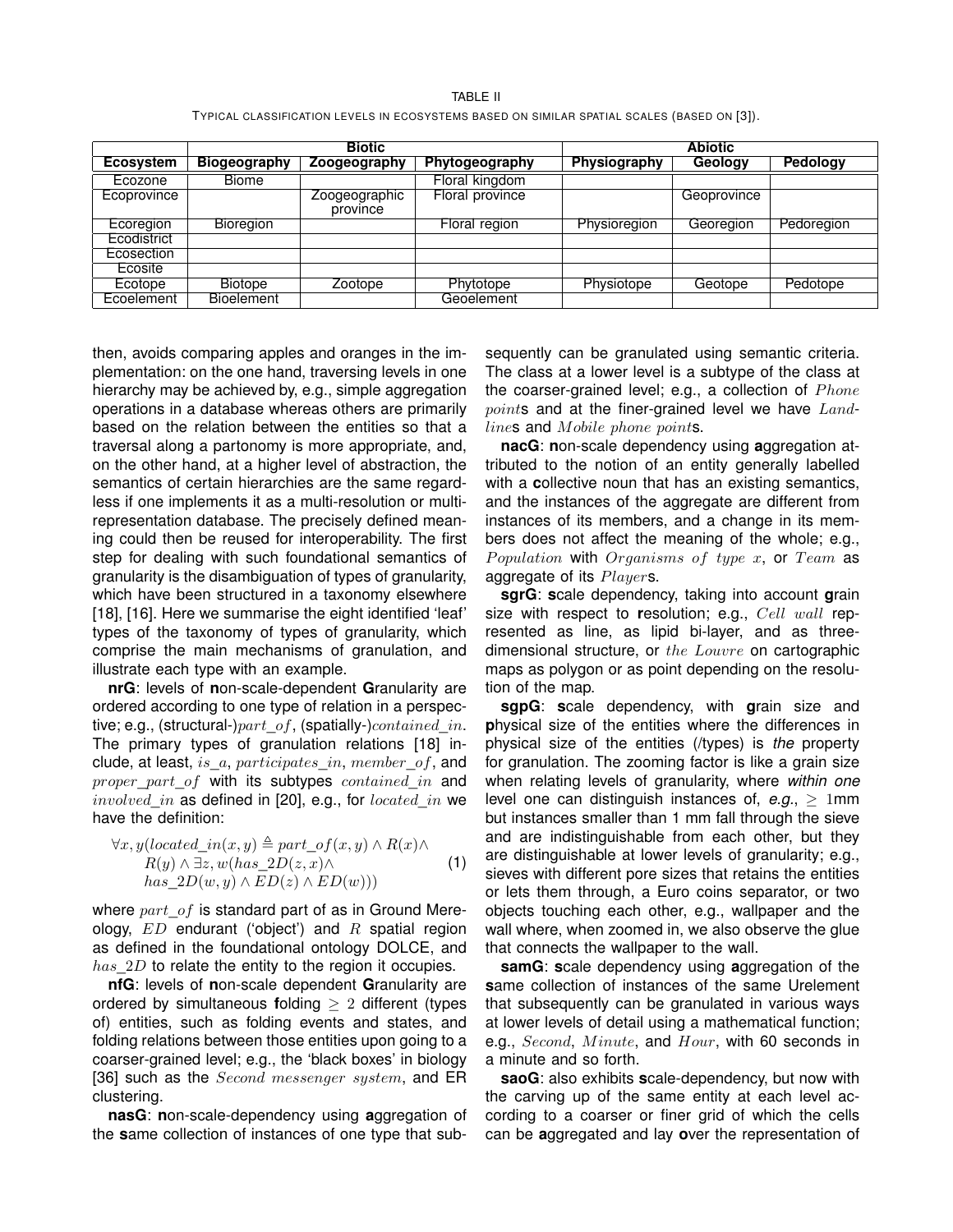a material entity; note it is a *material* entity, because one cannot put a grid over the representation of a nonmaterial entity like an organisation, but one can do this with e.g. a lake—that is, with GIS objects such as representations of entities on cartographic maps. For instance, the earth with its isotherms, where the isotherms are in steps of 10 degrees, 5 degrees, 1 degree detail (this does not consider roughness or fuzziness of the measurement, which is an orthogonal issue). Possibly, one could decide to create subtypes for standard GIS square raster and other types (shapes) of raster.

#### *B. Basic theory of granularity*

We introduce a simplified, yet effective, theory of granularity in first order predicate logic<sup>3</sup>. A comprehensive theory of granularity (TOG) with model-theoretic semantics (and containing all definitions, constraints, and proofs) is presented in [18], but abridged here due to space limitations. The principal entities with their axiomatization are given in the following definition.

DEFINITION *1 (Granularity theory* G*):* A granularity framework is a tuple

 $\Sigma = {\{\Delta, \Pi, \Lambda, \Upsilon, \Theta, \Gamma, R_E, R_L, R_C, R_G, uses_{\gamma}, conv, \mathcal{F},\}$ has\_permitted<sub>γ</sub> where

- 1)  $\Delta$  is the domain, that can be divided up into a particular subject domain  $\delta^s$  and the encompassing granularity frame  $\delta^f$  that contains the other elements of the granularity framework;
- 2) Π denotes granular perspective (granulation hierarchy), where its instances are denoted with  $\pi_1, \ldots, \pi_n$  (the other symbols are defined below, except for DF, which is DOLCE's notion of definition):

 $\forall x (\Pi(x) \triangleq \exists w, y, z, \phi(DF(x, y) \land R_C(x, z) \land$  $\Upsilon(z) \wedge R_E(x, w) \wedge R_G(x, \phi))$ ;

3) Λ denotes granular level, where its instances are denoted with  $\lambda_1, \ldots, \lambda_n$ :

 $\forall x (\Lambda(x) \triangleq \exists! v, w, y, z(DF(x, y) \land \Pi(w) \land \Pi(w))$  $R_E(x, w) \land \Upsilon(z) \land R_C(w, z) \land V(v) \land$  $has\_value(z, v))$ , where V stands for DOLCE's region and  $\forall x, y (has\_value(x, y) \rightarrow Prop(x) \land V(y))$ where  $Prop$  is a property (which may be a measurable quality property);

4) Υ is the granulation criterion (a combination of at least two properties *prop*, of which one may be a quality property  $Q$ ) by which one granulates a particular perspective, where its instances are denoted with  $v_1, \ldots, v_m$ :

<sup>3</sup>The universal quantification ∀ can be verbalised as "for each" or "for all", the existential quantification ∃ as "there exists" or "at least one" (with ∃! as exactly one), ∧ as "and", ∨ as "or", ¬ as "not", the implication  $\rightarrow$  as "implies" or "if ... then", and  $\triangleq$  for definition. See, e.g., [13] for definitions of formula, sentence, *theory* T as a consistent set of sentences, and the notion of satisfiability of a theory (i.e., then there is an interpretation  $\mathcal I$  that is a model of  $\mathcal T$ ).

Each criterion  $\Upsilon$  is a combination of either (1)  $\exists^{\geq 2} y (Prop(y) \,\wedge\, \neg Q(y)),$  i.e., at least two properties  $Prop$  but not a quality property  $Q$ , or  $(2)$ ∃y∃! $z(Prop(y) \land Q(z) \land \neg (y = z))$ , i.e., at least one *Prop* and exactly one  $Q$ , which are related to  $\Upsilon$ through the  $C_P$  relation (where  $\forall x, y (C_P(x, y) \rightarrow$  $\Upsilon(x) \wedge Prop(y))$ ;

- 5)  $\Theta$  is a type of granularity from the taxonomy of types of granularity [16];
- 6) Γ is a granulation relation between entities residing in adjacent levels, being one of is\_a, participates\_in, member\_of, ppart\_of,  $involved\_in$ , or  $contained\_in$  (as defined in [20]);
- 7)  $F$  is a set of conversion functions
- 8)  $R_E$  (and its inverse  $R_E^-$ ) is a binary proper parthood relation (*sensu* Ground Mereology) constrained to relating two framework components, being either a level and a perspective or a perspective and a domain:

 $\forall x, y(R_E(x, y) \rightarrow \Lambda(x) \land \Pi(y))$  or  $\forall x, y (R_E(x, y) \rightarrow \Pi(x) \land \delta(y))$  and  $\forall x,y (R_E^-(x,y) \rightarrow \delta(x) \land \Pi(y))$  or  $\forall x,y (R_E^-(x,y) \rightarrow$  $\Pi(x) \wedge \Lambda(y)$ , and  $R_E(x, y) \rightarrow ppart\_of(x, y)$  and  $R_E^-(x, y) \rightarrow has\_ppart(x, y);$ 

9)  $R_L$  is a binary parthood relation constrained to relating two adjacent fine and coarser-grained levels that reside in the same perspective:

 $\forall x, y(R_L(x, y) \triangleq s\_ppart\_of(x, y) \land \Lambda(x) \land \Lambda(y) \land$  $\neg(x = y)$ ;

10)  $R_C$  is a binary relation associating a granulation criterion to a perspective:

 $\forall x, y(R_C(x, y) \rightarrow \Pi(x) \land \Upsilon(y));$ 

- 11)  $R_G$  is a binary relation relating a perspective or level to the type of granularity it adheres to:  $\forall x, y(R_G(x, y) \rightarrow (\Pi(x) \vee \Lambda(x)) \wedge \Theta(y));$
- 12)  $uses_{\gamma}$  is a binary relation between  $\Theta$  and  $\Gamma$ :  $\forall x, y (uses_{\gamma}(x, y) \rightarrow \Theta(x) \wedge \Gamma(y));$
- 13) has\_permitted<sub> $\gamma$ </sub> is a binary relation between one type of Θ, **nrG**, and Γ:  $\forall x, y (has\_permitted_\gamma(x, y) \rightarrow \Theta(x) \land (x \rightarrow$
- $nrG \wedge \Gamma(y)$ ; 14) The conversion relation,  $conv(x, \phi, \vartheta)$ , relates a granular level  $\Lambda(x)$  that adheres to a (subtype of) **sG** type of granularity  $\phi$  to function  $\vartheta \in \mathcal{F}$  :  $\forall x, \phi, \vartheta(conv(x, \phi, \vartheta) \rightarrow GL(x) \land (\phi \rightarrow sG) \land$  $F(\vartheta)$ ;
- 15) The following constraints hold:
	- i. For each  $\pi_i$  there must be exactly one criterion  $v_i: \forall x (\Pi(x) \rightarrow \exists! y R_C(x,y));$
	- ii. For each  $\pi_i$  there must be exactly one type of granularity  $\theta_i$ :  $\forall x (\Pi(x) \rightarrow \exists ! \phi \ R_G(x, \phi))$ ;
	- iii. Each criterion must be related to at least two properties:  $\forall x (\Upsilon(x) \rightarrow \exists^{\geq 2} y C_P(x, y));$
	- iv. Each perspective can be identified by the combination of the criterion and type of granularity it adheres to:  $\forall x (\Pi(x) \rightarrow \exists ! y, \phi(R_C(x, y) \land$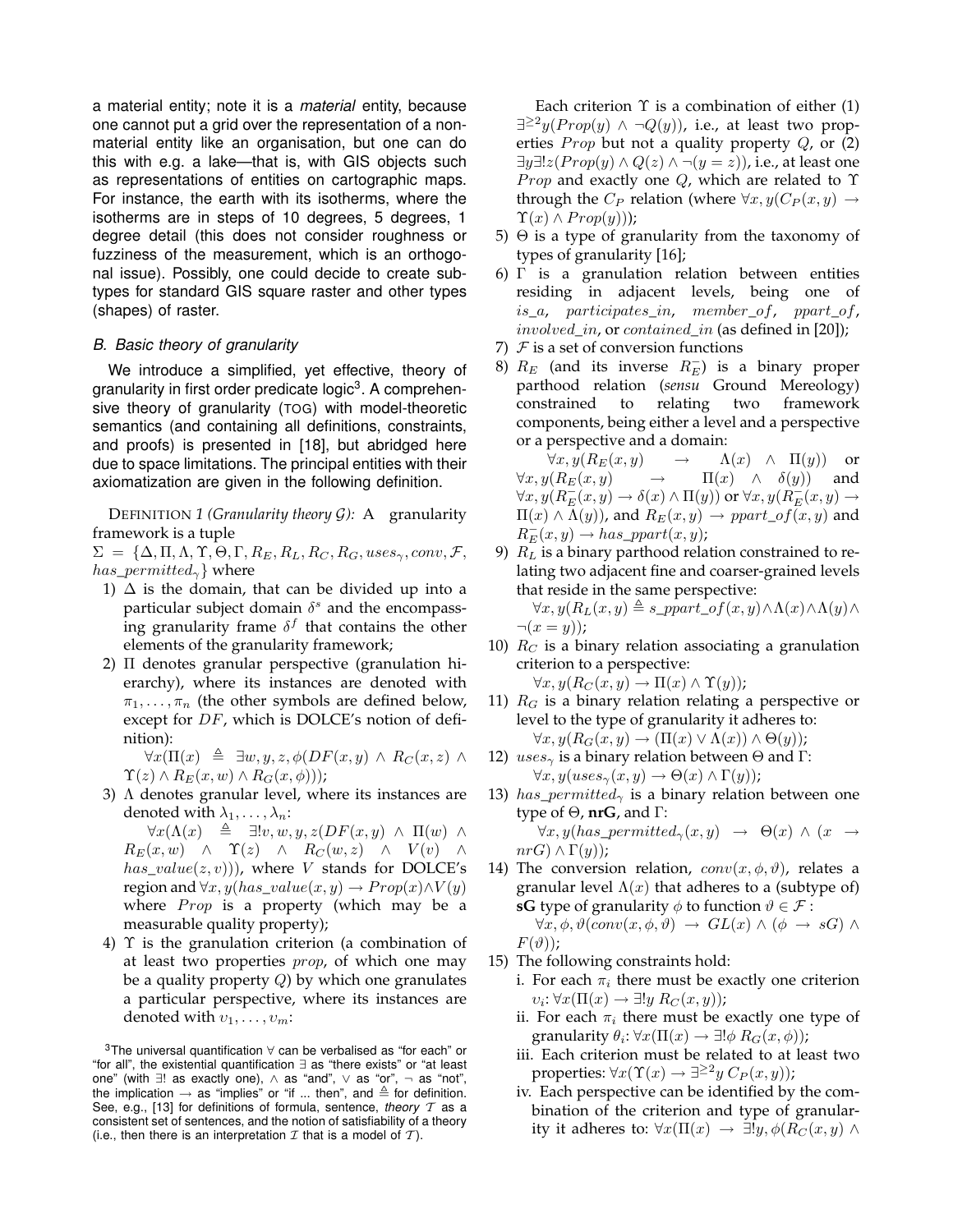$R_G(x, \phi)$ ), where  $\phi$  is a shorthand for any of the eight types of granularity;

- v. Each perspective must contain at least two levels:  $\forall x(\Pi(x) \rightarrow \exists^{\geq 2} y R_E^-(x,y))$ , where  $R_E^-$  is the inverse of  $R_E$ ;
- vi. Each level must be contained in exactly one perspective:  $\forall x (\Lambda(x) \rightarrow \exists! y R_E(x,y))$ ;
- vii. The multiplicity (cardinality) for  $R_L$  is 1:1, i.e.,  $\forall x \exists ! y (R_L(x, y))$ ;
- viii. Each usage of **nrG** is related to exactly one Γ:  $\forall x (nrG(x) \rightarrow \exists! y (has\_permitted_{\gamma}(x, y));$
- ix. If  $\Gamma(x)$  adheres to **sG** type of granularity, then it does have a relation to a function  $\vartheta$  related to it through the *conv* relation:  $\forall x, \phi(R_G(x, \phi) \land (\phi \rightarrow$  $sG$ )  $\rightarrow \exists \vartheta conv(x, \phi, \vartheta))$ ;
- x. For each  $\Gamma(x)$ , there are  $\leq 2$  functions  $\vartheta$ :  $\forall x (\Gamma(x) \to \exists \phi \exists^{\leq 2} \vartheta conv(x, \phi, \vartheta)).$

To move toward implementations, we need to have three principal components for a granulated information system: the types of granularity (summarized in section III-A) that link to the basic theory of granularity through  $\Theta$  as defined in Definition 1, an instantiation (model) of this theory—a granularity framework  $\delta^f$  for a specific subject domain  $\delta^s$  for ecosystems, with entities such as the  $\lambda_i = Biotope$  and  $\pi_i = Biogeography$  that are contained in the overall frame  $\delta_i^f$  (with  $r_e(\lambda_i, \pi_i)$ and  $r_e(\pi_i, \delta_i^f))$  if one follows the information in Table II—and the data sources that are granulated, such as the Michelin database of the European road network and the Google Earth database. Then, with Definition 1 and such a  $\pi_i$ , we have to have at least one more level other than  $\lambda_i$  (constraint 15-v, see [17] for the proofs), a criterion for granulation  $v_i$  (constraint 15i), e.g., scale-delimited biogeography, and a type of granularity  $\theta_i$  that that hierarchy adheres to (constraint 15-ii), such as **samG**. How the types of granularity,  $G$ and an instantiation (model) of  $G$  with specific granular perspective, levels, criteria and so forth interact will be demonstrated with the case study in the next section.

#### IV. PARTICULAR GRANULAR PERSPECTIVES IN GIS

Let us now take four different granular perspectives (granulation hierarchies), two on spatial data representation and two that are conditionally linked; see Table III. For the granular perspectives  $\pi_1$ ,  $\pi_2$ ,  $\pi_3$ , and  $\pi_4$  we have criteria and types of granularity as summarised in Table IV; that is, we have an instantiation of  $G$  with relations such as  $r_q(\pi_1, \theta_1)$  and  $r_c(\pi_1, \nu_1)$  for each perspective to ensure constraint 15-iv from Definition 1 is satisfied (and thus also 15-i and 15-ii), and a required has permitted<sub>γ</sub>(nrG, contained\_in) for  $\pi_3$ (constraint 15-viii); note that for  $\pi_3$  the recording of a Γ is necessary because it is of granularity type **nrG**, whereas it is optional for  $\pi_1$  and  $\pi_2$ 

for which we have a  $uses_{\gamma}(\theta_2,ppart\ of)$ . In addition, taking the names of the levels, then we can describe the basic framework components with  $r_e(Point, \pi_1)$ ,  $r_e(Line, \pi_1)$ ,  $r_e(Polygon, \pi_1)$ , and  $r_e(Polyhedron, \pi_1)$ —i.e., relating levels to a perspective—as well as  $r_l(Polyhedron, Polygon)$ ,  $r_l(Polyqon, Line)$ , and  $r_l(Line, Point)$  to relate the levels in that perspective; this satisfies 15-iv, 15-v, and 15-vi. The other granular perspectives are described analogously (where no level names are available, one can use a numbering scheme  $\lambda_1, ..., \lambda_n$ ).

Looking at  $\pi_2$ , it is clear that many more such type of granular perspectives can be described with a varying amount of levels; the underlying principle to do so, however, is the same for each one: an overlay grid with cells of some shape and a conversion function for how to aggregate the cells, i.e., adhering to **saoG**type of granulation. To distinguish between the different types of rasters and their raster size, we use the properties the criterion is made up of; e.g.,  $\pi_2$  can represent a section of the Irish Transverse Mercator (see the Irish National Grid, http://www.osi.ie), where the quality property  $Q$  is the size of the side of the square and the second property the raster shape. The conversion function  $\vartheta_2 \in \mathcal{F}$  is a multiplication (division) by 10, hence we relate this to the levels with the conv relation as,  $conv(\lambda_{2-4}, \theta_2, \vartheta_2)$  with  $\theta_2 =$ **saoG** and  $\vartheta_2 = \times 10$  and so forth; this is likewise for the other perspectives with scale-dependent type of granularity, hence, also 15-ix holds. 15-x holds too, as e.g.,  $\lambda_{2-4}$  can have only one function to the adjacent coarser-grained level whereas the levels in  $\pi_3$  do not have a conversion function to calculate the values. The granularity framework thus provides an approach to record such information explicitly instead of burying it in the software code or to describe it only informally.

The perspectives  $\pi_3$  and  $\pi_4$  are clearly of a different type of granularity both compared to each other and to  $\pi_1$  and  $\pi_2$ . For instance, whereas  $\pi_3$  explicitly has a granulation relation  $\Gamma$ ,  $\pi_4$  explicitly does not have one, because the instances in the levels are rivers that do not bear any 'water throughput relation' to each other; some rivers flow into others and are therefore physically related, but that is another theme compared to assessing river sizes. Nevertheless,  $\pi_3$  and  $\pi_4$  are closely related for they easily can be used in tandem. The intuition of this relatedness was highlighted by [10], which we have limited here for two granular perspectives, being "administrative boundaries" with four levels and a "hydrographic" one that classifies rivers on their water flow, also with four levels; see Table III. Irrespective if the levels make sense ontologically and if the given values in  $\pi_4$  are indeed the values used for map-making, the intention is to represent constraints such as *if one makes a map with granularity at the Province-level then only rivers with a flow*  $\geq$  10 000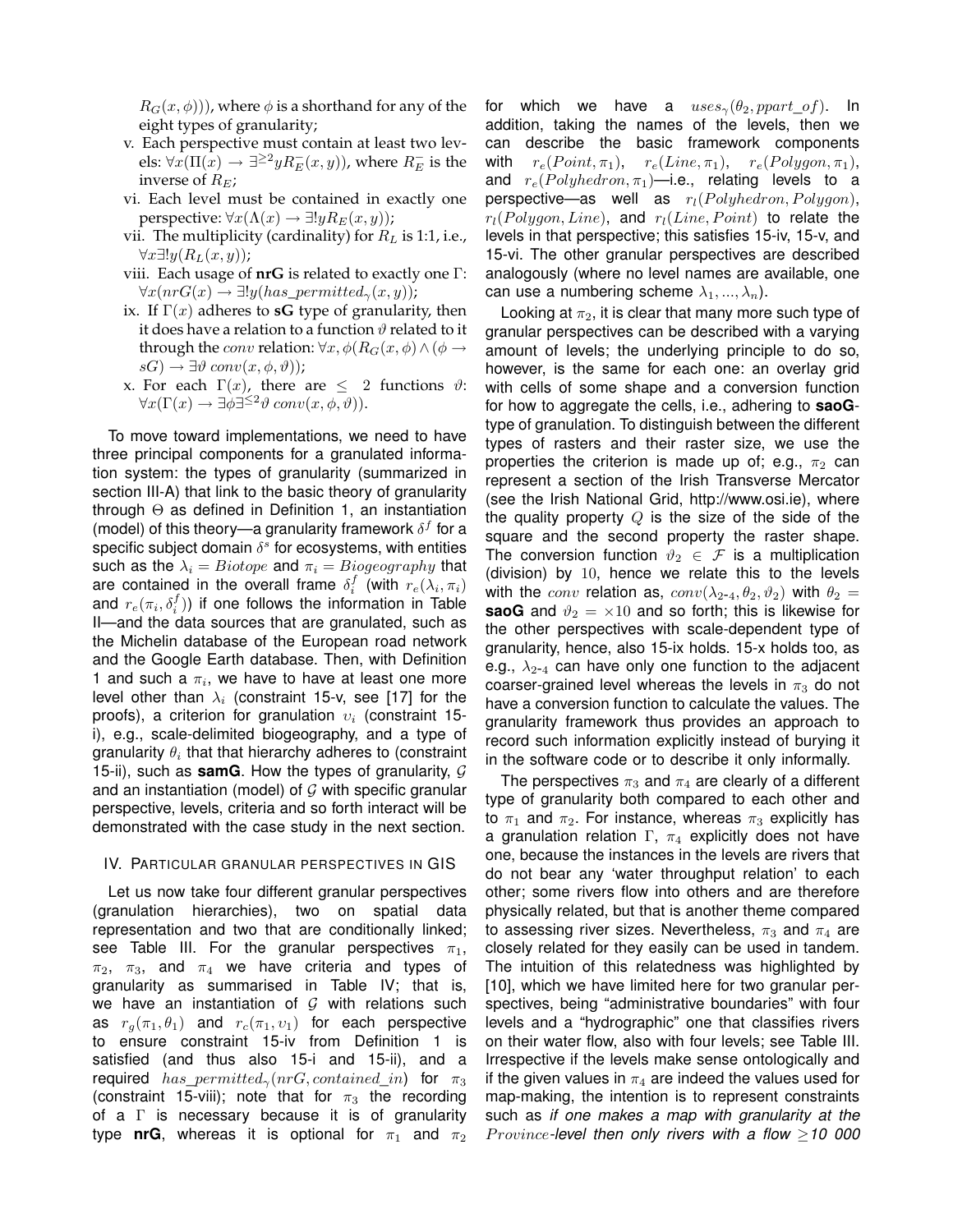#### TABLE III

SAMPLE GRANULAR PERSPECTIVES FOR GIS/CARTOGRAPHY WITH (LEFT) STANDARD SPATIAL DATA REPRESENTATION OPTIONS AND (RIGHT) WITH CONDITIONAL LEVELS ACROSS PERSPECTIVES (BASED ON [10]) THAT LINK HUMAN GEOGRAPHY WITH PHYSICAL GEOGRAPHY, E.G., FOR MAP MAKING OR AS STEP TO FIND CORRELATIONS BETWEEN THE BUILT ENVIRONMENT AND FRESHWATER AVAILABILITY.

| Spatial data representation |                                 | <b>Conditional perspectives</b> |                   |                                           |  |
|-----------------------------|---------------------------------|---------------------------------|-------------------|-------------------------------------------|--|
| Shape $(\pi_1)$             | Raster $(\pi_2)$<br>(Size in m) | Admin $(\pi_3)$                 |                   | Hydro $(\pi_4)$<br>(river with flow $>$ ) |  |
| Point                       | 1000                            | Country                         | $\Leftrightarrow$ | 100 000 litres/min                        |  |
| Line                        | 100                             | Province                        | $\Leftrightarrow$ | 10 000 litres/min                         |  |
| Polygon                     | 10                              | Region                          | $\Leftrightarrow$ | 2500 litres/min                           |  |
| Polyhedron                  |                                 | Municipality                    | $\Leftrightarrow$ | 1000 litres/min                           |  |
|                             |                                 | Municipality district           | $\Leftrightarrow$ | 250 litres/min                            |  |

#### TABLE IV

PROPERTIES OF THE GRANULAR PERSPECTIVES IN TABLES III AND V; SEE DEFINITION 1 AND TEXT FOR DETAILS.

|         | ↔                  |                                     |                           | Comments on additional modeling entities                       |
|---------|--------------------|-------------------------------------|---------------------------|----------------------------------------------------------------|
| $\pi_1$ | $\theta_1 =$ sgrG  | $v_1 = GIS$ vector-based spatial    | $\gamma_1 = has\;part$    | relation to the granulated entity, relation to resolution and  |
|         |                    | data representation                 |                           | how to convert between these resolutions                       |
| $\pi_2$ | $\theta_2 =$ saoG  | $v_2$ = GIS raster-based spatial    | $\gamma_2 = ppart$ of     | additional conversion function to aggregate the squares        |
|         |                    | data representation                 |                           | into the next coarser level, relation to the granulated entity |
| $\pi_3$ | $\theta_3 = n r G$ | $v_3$ = Administrative region       | $\gamma_3 = contained$ in |                                                                |
| $\pi_4$ | $\theta_4 =$ sgpG  | $v_4$ = River water throughput      |                           |                                                                |
| $\pi_5$ | $\theta_5 =$ saoG  | $v_5 =$ July isotherm, average      |                           | optional aggregation function to move from finer-to            |
|         |                    |                                     |                           | coarser-grained level, linked to an administrative region      |
|         |                    |                                     |                           | entity                                                         |
| $\pi_6$ | $\theta_6 =$ saoG  | $v_6$ = Yearly precipitation, aver- |                           | optional aggregation function to move from finer-to            |
|         |                    | age                                 |                           | coarser-grained level, linked to an administrative region      |
|         |                    |                                     |                           | entity                                                         |

TABLE V

VARYING SCALES AT DIFFERENT LEVELS OF REGIONS AS WELL AS WITHIN-SCALE VARIATIONS; VALUES POPULATING THE LEVELS ARE TAKEN FROM MAPS IN THE DUTCH "GROTE BOS ATLAS".

|                                   | Avg. July temperature $(\pi_5)$<br>ິC)                 | Avg. Yearly Precipitation ( $\pi_6$ )<br>(in m <sub>m</sub> )           |
|-----------------------------------|--------------------------------------------------------|-------------------------------------------------------------------------|
| $\lambda_1$ World                 | $0 - 10 - 20 - 30$                                     | $\langle 250 - 250 - 500 - 500 - 1000 - 1000 - 2000 - 2000 \rangle$     |
| $\lambda_2$ Europe (EU)           | $<$ 10 - 10-15 - 15-17.5 - 17.5-20 -<br>$20 - 25 - 25$ | $<$ 200 - 200-400 - 400-600 - 600-800 - 800-1200 -<br>1200-2000 - >2000 |
| $\lambda_3$ Netherlands (country) | $16 - 16.5 - 17 - 17.5$                                | $\langle 750 - 750 - 800 - 800 - 850 - 850 - 900 - 900 \rangle$         |

*litres/min should be included in the map*. That is, in a GIS application we have a *conditional selection* across perspectives. With  $G$  and two functions to select a level (selectL :  $\mathcal{L} \mapsto \mathcal{L}$ , with  $\mathcal{L}$  the set of all levels  $\lambda_1...\lambda_n$ ) and retrieve the contents of a level  $(\text{getC} : \mathcal{L} \mapsto \mathcal{E},$ and  $\mathcal E$  the collection of universals or particulars residing in a level  $\lambda_i$ ), we can generalise this into a constraint pattern for conditional selection and retrieval (where  $i \neq j$ :

*if* select $L(\lambda_i)$  and  $getC(\lambda_i)$  where  $r_e(\lambda_i, \pi_i)$ , then  $selectL(\lambda_i)$  and  $getC(\lambda_i)$ , where  $r_e(\lambda_i, \pi_i)$ , as well Although it may seem a peculiarity for GIS, we could apply such a constraint equally in, say, medicine, such as for cancer growth of colorectal cancer where "*if*

*the medical doctor needs a day-by-day view of the growth of the cancer in patient1, then deliver the tissue samples*" as opposed to delivering cell cultures or microarrays. This type of constraint is not in the definition of  $G$  (nor added as compound function in the dynamic components of the  $TOG$   $[18]<sup>4</sup>$ ), because such constraints can be declared in an instantiation of  $G$ only and, as shown with the generic constraint, can be dealt with adequately. A software developer, however, might prefer to add the pattern to make it easier for

<sup>4</sup>With the more comprehensive logical apparatus of the TOG, relating levels and perspectives can be done either through various parthood relations or chaining levels (through  $R_L$  and its inverse) and perspectives  $(R_P)$ .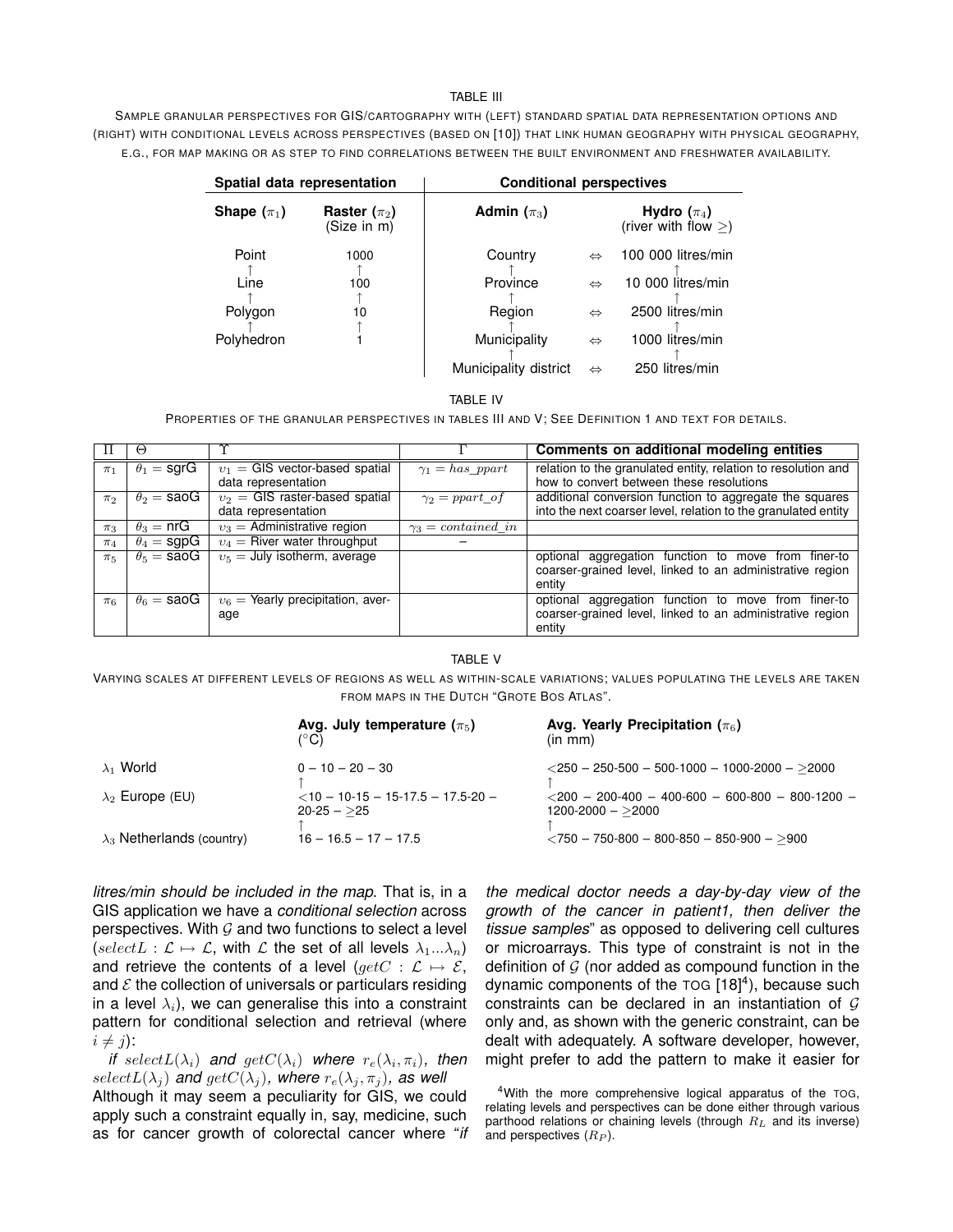the domain expert to declare these type of conditional selections, but this is within the scope of userfriendliness. Last, a brief analysis on the status of  $\pi_3$ is in order. The sample levels serve as illustration and suffice to convey the intuition, but they deserve closer ontological investigation. Due to historical reasons or multi-linguality, the hierarchy could be different, hence, a semantic mapping may need to be carried out. In particular, in some countries  $Region$  is a proper part of  $(ppart_of)$  *Province*, whereas in other countries it is exactly the opposite; this can be addressed with declaring full definitions of the intension of the concept. The case is different for alternative administrative categorisations, as in, e.g., the UK one has  $Parish$ as proper part of  $QuasiUnitaryAuthority$ , which are aggregations based on *church*-based administrative areas as opposed to *state*-based administrative areas. Given that these are two distinct criteria, one will have two granular perspectives. Both systems have been formally defined in the AdministrativeGeography ontology by the UK Ordnance Survey<sup>5</sup>; thus, declaring granular perspectives can be informed by ontologies and, conversely, can facilitate ontology development.

Let us now assess a third aspect. We took six maps on temperature and precipitation in the Dutch "Grote Bosatlas" (51 $st$  ed.) over three regions, which is shown in Table V. We are facing several issues with these hierarchies. One is the time duration taken for the two perspectives—1 year vs. 0.5 year—and the other one is the high flexibility of the scales. The former can be harmonised by a particular granular perspective for time, such as a calendar hierarchy, and subsequently link it conditionally to the other two perspectives, whereas the latter could involve a more elaborate rework. Consider the differences of degrees of the isotherms, which are  $x = 10$ ,  $(x = 2.5$  or  $x = 5$ ), and  $x = 0.5^{\circ}$ C, respectively, and  $(x = 250)$ or  $x = 500$  or  $x = 1000$ ,  $(x = 200$  or  $x = 400$  or  $x = 800$ , and  $x = 50$ , respectively, for the levels for yearly precipitation. This is human readable, but computationally cumbersome, inflexible, and hampers transparency of a software application that has to compute aggregations or make abstractions. There is a granularity in the different cut-off values within three of the six levels, being that the middle of the scale has smaller differences between the values (e.g., 200mm) than the outer parts (800mm). Given the repeated use of such scales in multiple maps and an apparent perceived requirement to do so, one could choose to make this explicit in a separate granular perspective that serves as declarative knowledge and subsequently use it to create the maps. One also could decide to change these scales, with, e.g.,  $15 - 15.5 -$ 16 – 16.5 – 17 – 17.5 for  $\lambda_3$  in  $\pi_5$ ; it is, however, beyond

<sup>5</sup>http://www.ordnancesurvey.co.uk/oswebsite/ontology/

the scope to assess which is the 'better' option according to domain experts or software developers. The major advantage in any case, is that with the explicit (basic) theory of granularity  $G$  at the conceptual layer and an instantiation as its model, it is irrelevant if at the back-end this is implemented as a multi-resolution database and the map computed on the fly, by a multirepresentation database, or some object-oriented application software. Put differently, the *conceptualization is the same* throughout, but the implementation can vary, just like we have a difference in principle between a conceptual data model (in ER, UML etc.) and the final SQL/Java/etc. code in the physical database or software application. With the types of granularity and  $G$ , we now have a means of declaring explicit, formally, and precisely the subject domain knowledge about granularity, which has as benefits the transparency, usability, reusability, and interoperability of GISs. This, in turn, has the major knock-on advantages that both rules, such as the conditional selections, and queries in general are much simpler to carry out for we can easily select a level, i.e., the *what* we want to know, without having to take into account *how* it is implemented in the particular application.

Finally, we can use the same principle for linking geo-ontologies that cover different perspectives and/or levels, analogous to the OBO Foundry approach for biomedical ontologies [35], [19], and, as a next step or a merging, extend it further to, say, geographic healthcare information systems.

#### V. CONCLUSION

To structure granular perspectives (granularity hierarchies) not only in the GIS subject domain, but, in principle, also other, related, subject domains, we introduced eight types of granularity and a facilitating basic theory of granularity to structure granular perspectives in the GIS domain. Several common GIS hierarchies have been assessed and refined, which demonstrated, among others, the advantage of declarative knowledge for conditional hierarchies and orthogonal granularities that can be split up so as to increase transparency and reuse. It illustrates a modelling approach of first representing *what* one desires to consider concerning granularity for a GIS application at the semantic layer (rather than the *how* to implement it), so as to have a formal foundation to enable reaping benefits of flexibility, reusability, transparency, and interoperability at the implementation layer.

#### **REFERENCES**

- [1] P. Agarwal, "Ontological considerations in GIScience," *International Journal of Geographical Information Science*, vol. 19, no. 5, pp. 501–536, 2005.
- [2] M. Albrecht and N. J. Gotelli, "Spatial and temporal niche partitioning in grassland ants," *Oecologia*, vol. 126, pp. 134– 141, 2001.